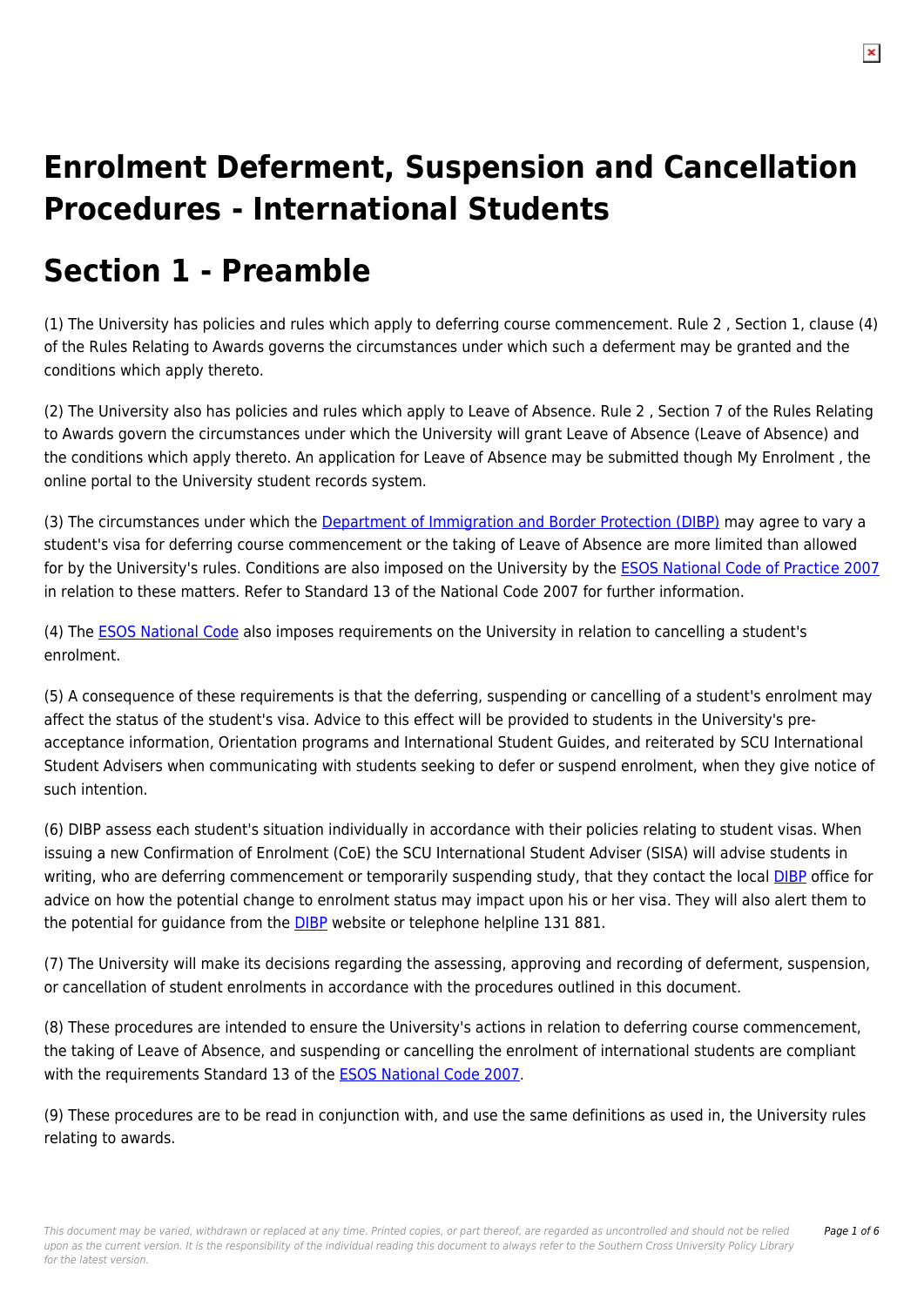## **Section 2 - Procedures**

## **Part A - Deferring Course Commencement**

(10) University Rule 2, Section 1, clause (4) permits a student to defer commencement of course for up to 12 months, and longer if approved by the relevant Head of School.

(11) Standard 13 of the [ESOS National Code](https://policies.dev.scu.edu.au/download.php?id=66&version=5&associated) requires that for International Students deferment of course commencement can only be granted for compassionate or compelling circumstances (i.e. Circumstances generally beyond the control of the student and that have an impact on the student's capacity and/or ability to progress through a course. These could include: serious illness or injury, bereavement of close family, political upheaval or natural disaster at home requiring emergency travel, or other traumatic experience that has impacted on the student's studies. Unavailability of units may be regarded as compelling grounds.).

### **Before Acceptance**

(12) International Students who have been issued an offer of enrolment to a course, but have not yet accepted that offer (and thus no CoE has been raised), may request to defer commencement to a later study period.

(13) The request to defer commencement must be made in writing to the Director, SCU International, and state the grounds on which the request is based.

(14) A deferment will be approved where the Director, SCU International is satisfied that the student has a genuine intention to commence study, has a compelling or compassionate reason for wishing to defer and is able to provide evidence that supports the grounds that are the basis for the claim.

(15) Where a deferment of commencement pre-acceptance is approved a new Letter of Offer will be issued by the SCU International Admissions Section.

(16) A written response to the students request will be provided by the SCU International Admissions Section within 10 working days.

(17) Where a request to defer pre-acceptance is refused the applicant will be advised in writing of the reasons for the refusal.

(18) Where a request to defer before acceptance is approved the SCU International Admissions Section team member who handled the student's application is responsible for advising the student in writing that they have been granted approval to defer to a later study period and issuing a new Letter of Offer.

(19) The SCU International Admissions Section team member who handled the application is also responsible for ensuring all correspondence and other relevant documentation regarding the request to defer commencement is retained on the applicant's file.

### **After Acceptance**

(20) International students who have accepted an offer of enrolment and have been issued a CoE may request to defer commencement to a later study period.

(21) The request to defer commencement must be made in writing to the Director, SCU International, and state the grounds on which the request is based.

(22) A deferment will be approved where the Director, SCU International is satisfied that the student has a compelling or compassionate reason for wishing to defer and is able to provide evidence that supports the grounds that are the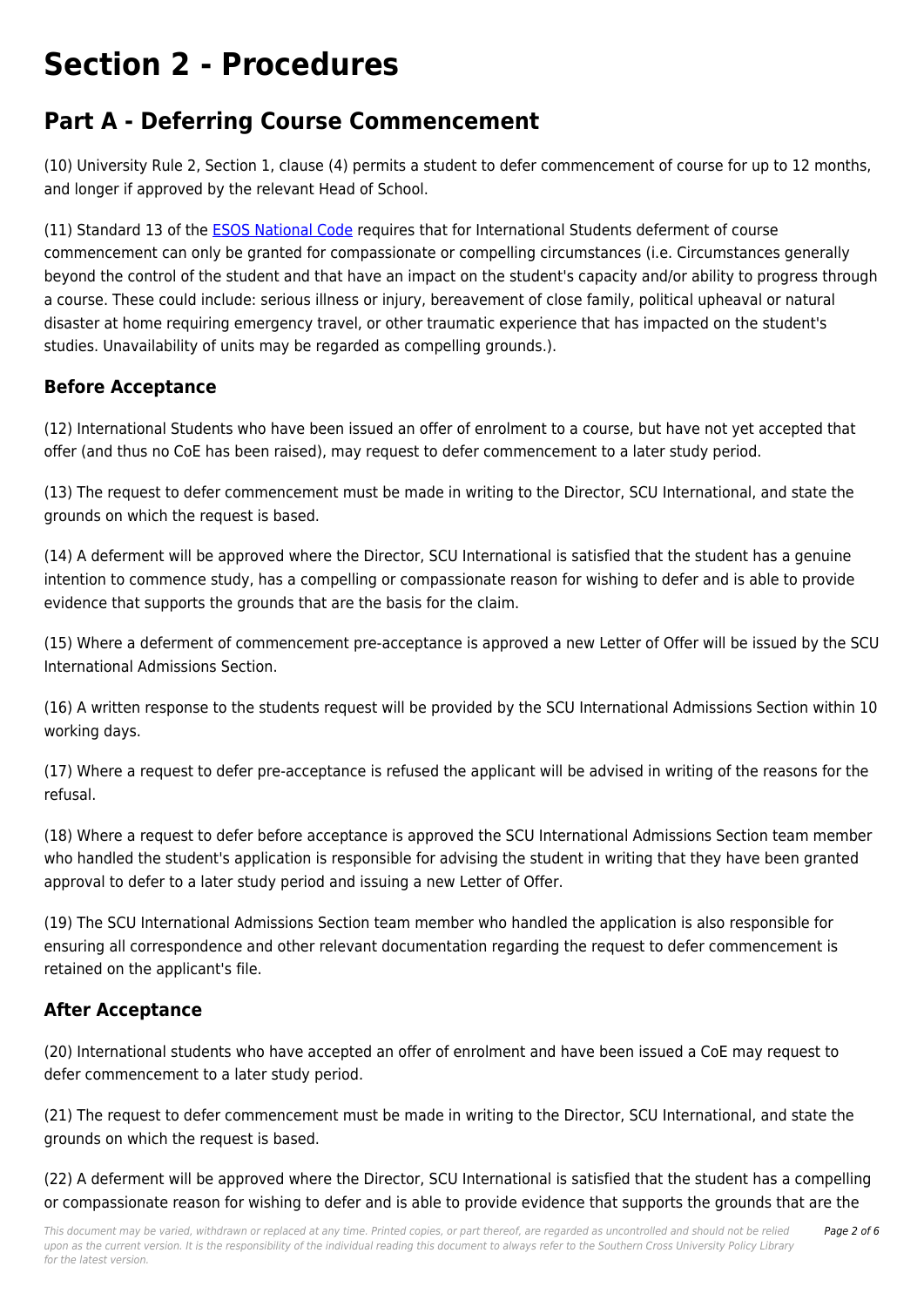basis for the claim.

(23) A written response to the students request will be provided within 10 working days by the SCU International Admissions Section team member responsible for case managing the original application for enrolment.

(24) The response will detail the outcome and if refused will detail the reasons for the refusal. Where a student's request for deferral has been approved the student will be informed that deferring enrolment may affect his or her student visa.

(25) Where a request to defer post-acceptance is approved the SCU International Admissions Section team member who handled the student's application is responsible for advising [DIBP](https://policies.dev.scu.edu.au/download.php?id=67&version=3&associated) using PRISMS (Provider Registration and International Student Management System) that the student has been granted approval to defer to a later study period.

(26) In reporting the deferment on PRISMS:

- a. If the status of the CoE on PRISMS is "approved":
	- i. choose "non-commencement of studies" can enter reason, or
	- ii. choose "Change to CoE details" can alter course start date of CoE.
	- iii. both options cancel the old and create a new CoE.
- b. If the status of the CoE on PRISMS is "Visa Granted":
	- i. choose "deferment of commencement",
	- ii. if the period of deferment does not alter the course end date then a deferment will be recorded and the CoE remains in force.
	- iii. If the end date is affected the CoE is likely to be cancelled and a new CoE will have to be raised.
- c. If the status of the CoE on PRISMS is "Studying" and there has been a period of study:
	- i. The student is effectively seeking Leave of Absence and should be considered under the procedures for assessing Leave of Absence detailed below.
	- ii. If no compelling or compassionate reason is offered to support the request then the CoE may be cancelled and the student returns home, and applies for a new visa when they wish to return, if necessary.

(27) The SCU International Admissions Section team member who handled the student's application is also responsible for ensuring all correspondence and other relevant documentation regarding the request to defer commencement is retained on the students file.

### **Part B - Leave of Absence**

(28) Students are expected to complete their course of study without interruption. However where this is not possible the University makes reasonable provision for students who cannot do so to temporarily suspend their studies refer to the Rules Related to Awards - Rule 2, section 7.

(29) The University rules for Leave of Absence require that a student not be granted leave until they have completed at least one unit in their course of study with the University.

(30) The rules require an application for Leave of Absence is to be made to the Director, Student Administration Services.

(31) Regardless of the grounds for granting Leave of Absence by the University under its rules [DIBP](https://policies.dev.scu.edu.au/download.php?id=67&version=3&associated) will only approve Leave of Absence on the basis of compassionate or compelling circumstances.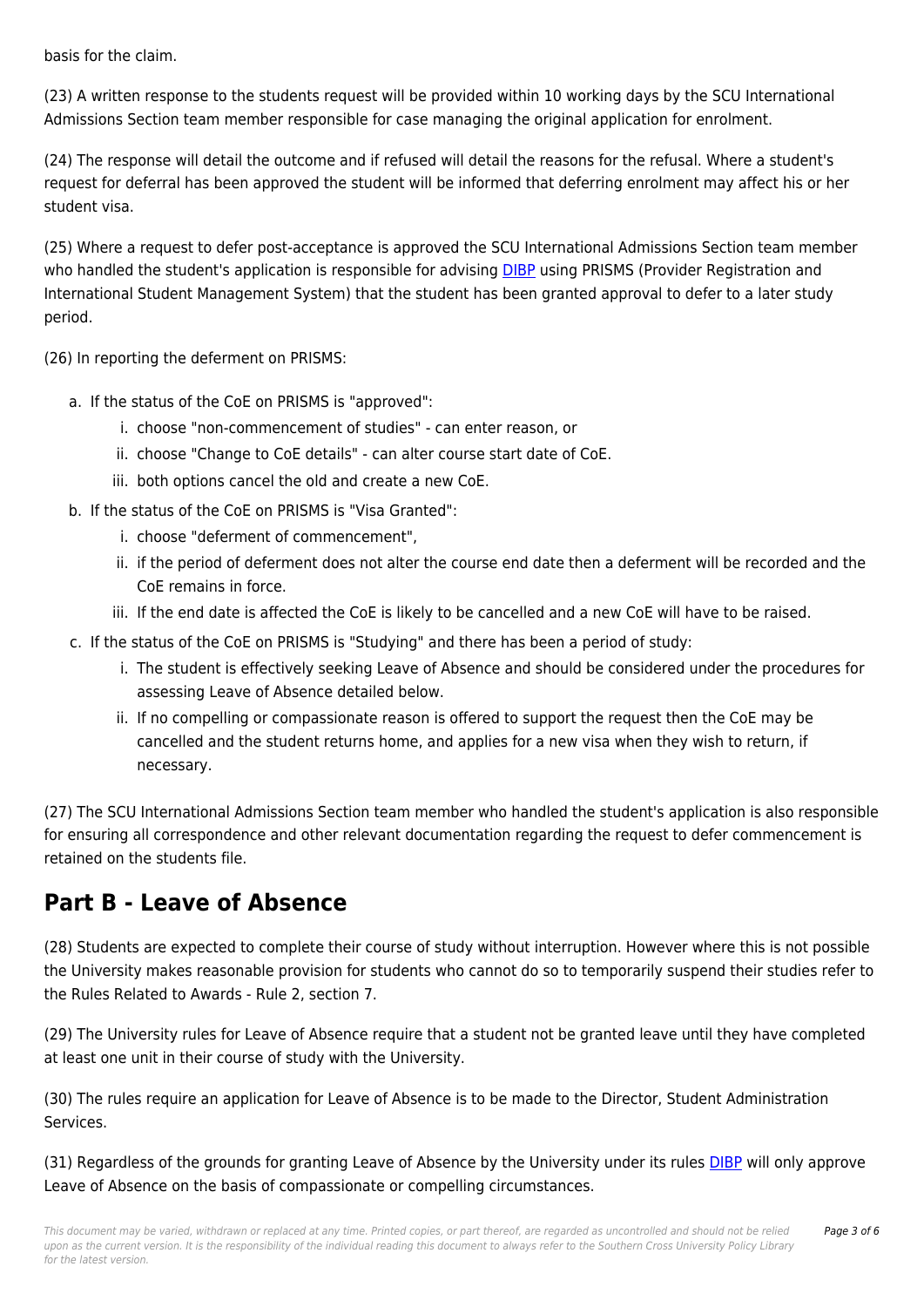(32) All students applying for Leave of Absence should be advised that deferring, suspending or cancelling his or her enrolment may affect their student visa. This advice will be given in the pre-acceptance information package distributed to new students, in the International Orientation programs, and through the University's SCU International website. This advice should be reiterated to students when making application for Leave of Absence, preferably in writing.

(33) Students will normally be required by [DIBP](https://policies.dev.scu.edu.au/download.php?id=67&version=3&associated) to leave Australia for the period of the Leave of Absence where it exceeds 28 days.

(34) The Department of Education approved Leave of Absence does not result in a visa being cancelled hence the student does not need to apply for a new visa on return to Australia after the Leave of Absence has expired.

(35) Leave of Absence or exclusion from class will not be counted as absences for the purpose of estimating attendance where that is required e.g. the University's English Language Centres.

(36) The University will hold a student's place in a course for them for the period for which it granted leave of absence, which may be longer than the [DIBP](https://policies.dev.scu.edu.au/download.php?id=67&version=3&associated) approved period. However, they will only be able to resume study in the course if granted a new visa.

(37) If a student fails to reenrol after a period of Leave of Absence the student should be reported on PRISMS as "student notified cessation of studies" and there is no need to notify the student of the proposal to report nor to allow 20 days for an appeal to be lodged.

## **Part C - Suspension or Cancellation of Enrolment**

(38) The University may suspend or cancel a student's enrolment for misconduct as described in the Misconduct - Student Misconduct Rules which are detailed in the current year Student Handbook and on the University Website.

(39) The University may cancel the enrolment of a student who does not pay fees when they are due - [Refer Section 5](http://policies.scu.edu.au/view.current.php?id=00138#s5) [of the Rules - Fees, Charges and Sanctions](http://policies.scu.edu.au/view.current.php?id=00138#s5) .

(40) The University will regard a student who fails to reenrol in a study period as having abandoned their course (Refer Rule 2 , Section9) and thereby will be deemed to have notified the University of their cessation of studies. The student's cessation will in due course be reported on PRISMS which may result in their visa being cancelled.

(41) Should the University initiate the suspension or cancellation of a student's enrolment, it will notify the student of its intention and allow the student 20 working days to access the complaints and appeals process, unless extenuating circumstances relating to the welfare of the student apply.

(42) If a student appeals a decision to suspend or cancel his or her studies the University will not report the student on PRISMS until the internal appeal process is completed, unless extenuating circumstances apply. The student's enrolment will be maintained until the internal appeal process is completed. Extenuating circumstances may include medical concerns, severe depression or psychological issues, endangers or threatens to endanger other students, or is at risk of committing a criminal offense. A claim of extenuating circumstances need to be supported by evidence.

(43) The University will report the students changed enrolment status on PRISMS once the internal process is complete, even if the student pursues an external appeal process.

(44) The relevant campus SCU International Student Adviser is responsible for ensuring students are reported on PRISMS when a decision is made to suspend or cancel their studies and for ensuring that all relevant correspondence and documentation is retained on the students files.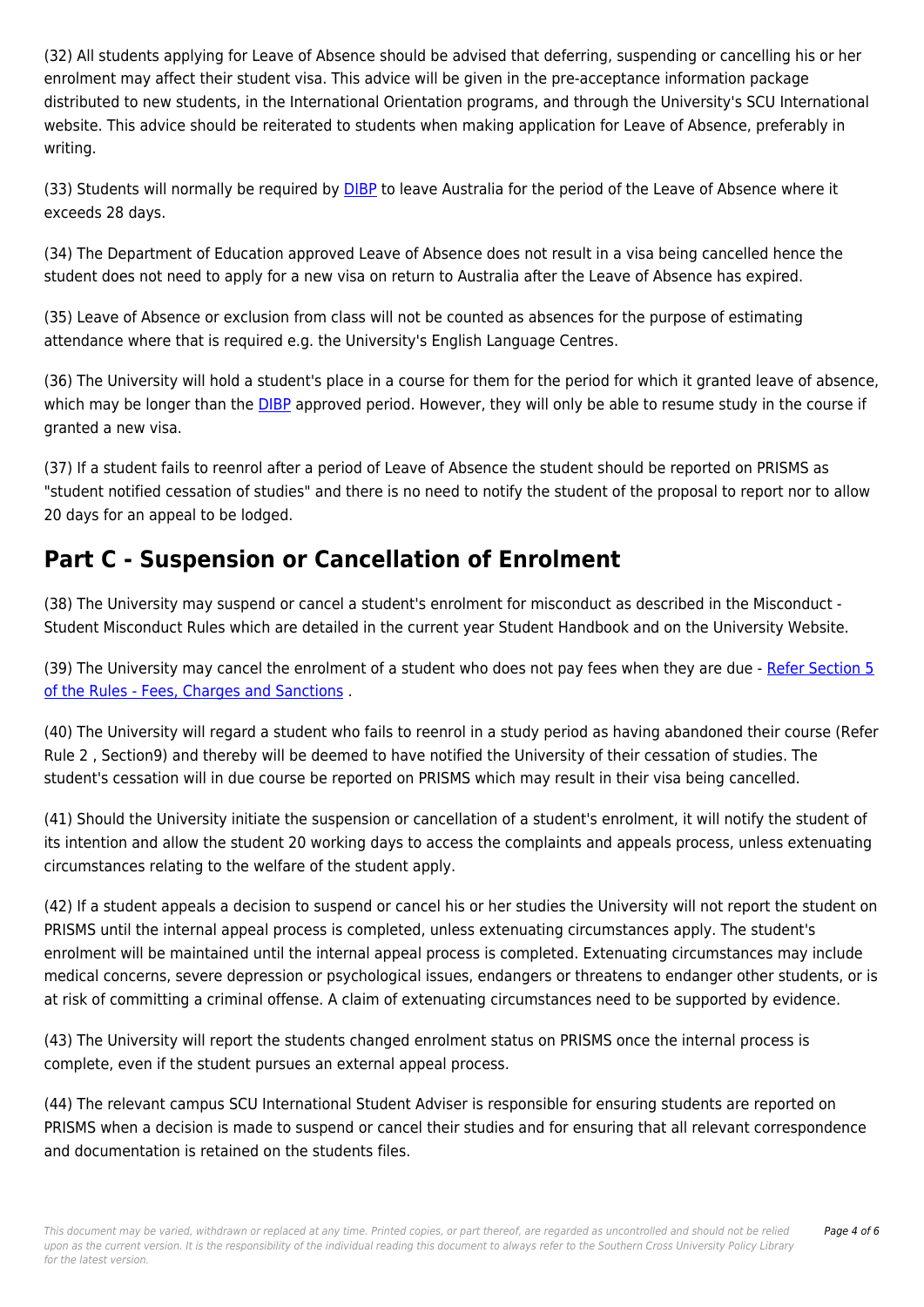## **Part D - Reporting on PRISMS**

(45) The University will inform the Department of Education via PRISMS when a student's enrolment is deferred, suspended or cancelled.

(46) If the University advises the Department of Education through PRISMS that it is deferring or suspending a student's enrolment for a period without affecting the end date of the CoE there is no change to the CoE or the student's enrolment status on PRISMS ie. the student's CoE status will still be listed as 'studying'. However, the notice of deferment or suspension will be recorded in PRISMS and sent on to the [Department of Immigration and Border](https://policies.dev.scu.edu.au/download.php?id=67&version=3&associated) [Protection \(DIBP\)](https://policies.dev.scu.edu.au/download.php?id=67&version=3&associated). This information will be kept for future reference.

(47) If the University advises the Department of Education through PRISMS that it is deferring or suspending a student's enrolment for a period which will affect the end date of the CoE PRISMS will cancel the original CoE, and immediately offer the provider the opportunity to create a new CoE with a more appropriate end date. If the University does not know when the student will return, it can choose not to create a new CoE at that point, but to wait until the student has notified the provider of the intended date of return before creating the new CoE.

(48) If the University notifies the Department of Education through PRISMS that it wishes to permanently cancel (terminate) the student's enrolment then once this process is complete, the student's CoE status will be listed on PRISMS as 'cancelled'.

(49) If the student appeals the decision to defer, suspend or cancel his or her studies, the University will not notify the Department of Education of a change to the student's enrolment status until the internal complaints and appeals process is completed.